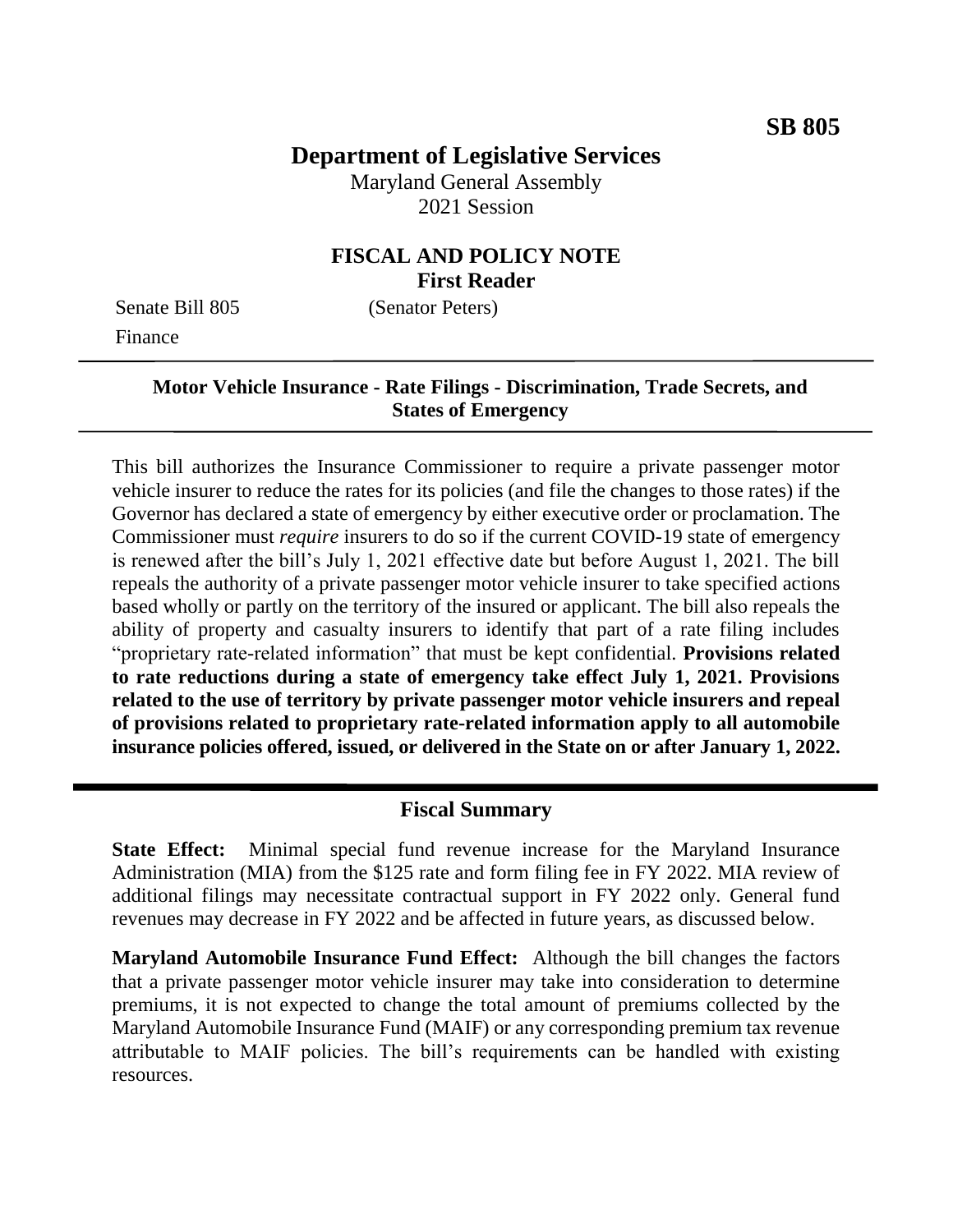Local Effect: The bill does not directly affect local governmental operations or finances.

**Small Business Effect:** Minimal.

### **Analysis**

#### **Bill Summary/Current Law:**

#### *Private Passenger Automobile Insurance – Rating*

Under current law, a private passenger automobile insurer in the State is authorized to use territory as a rating factor (generally, the applicant's or insured's zip code, county, or city of residence) only if the insurer submits a statement to the Insurance Commissioner certifying that (1) the territories used by the insurer have been reviewed within the previous three years and (2) the use of the territories is actuarially justified.

Under the bill, a private passenger motor vehicle insurer is prohibited from using an applicant's or insured's territory to refuse to underwrite, cancel, refuse to renew, rate a risk, or increase the renewal premium for a motor vehicle insurance policy.

#### *Filing of Proprietary Rate-related Information by Property and Casualty Insurers*

Under current law, the information a property and casualty insurer files with the Commissioner is generally open to public inspection as soon as it is filed; however, an insurer may identify the information it files as "proprietary rate-related information" (defined as a rating model, including the formulas, algorithms, analyses, and specific weights given to variables used in the model.) If identified in this way, the information (1) constitutes a trade secret and confidential commercial information; (2) must generally be kept confidential by the Commissioner; and (3) is not subject to subpoena, as specified. The Commissioner may determine that a filing is not proprietary rate-related information and, if so, must follow specified procedures. Proprietary rate-related information may only be disclosed under specified circumstances.

Under the bill, all of these authorizations and procedures related to proprietary rate-related information are repealed. As a result, each filing and any supporting information is always open to public inspection as soon as it is filed.

SB 805/ Page 2 **State Revenues:** Title 6 of the Insurance Article imposes a 2% premium tax on each authorized insurance company, surplus lines broker, or unauthorized insurance company that sells, or an individual who independently procures, any type of insurance coverage upon a risk that is located in the State. Revenues accrue to the general fund. The bill potentially affects these premium tax revenues in two ways.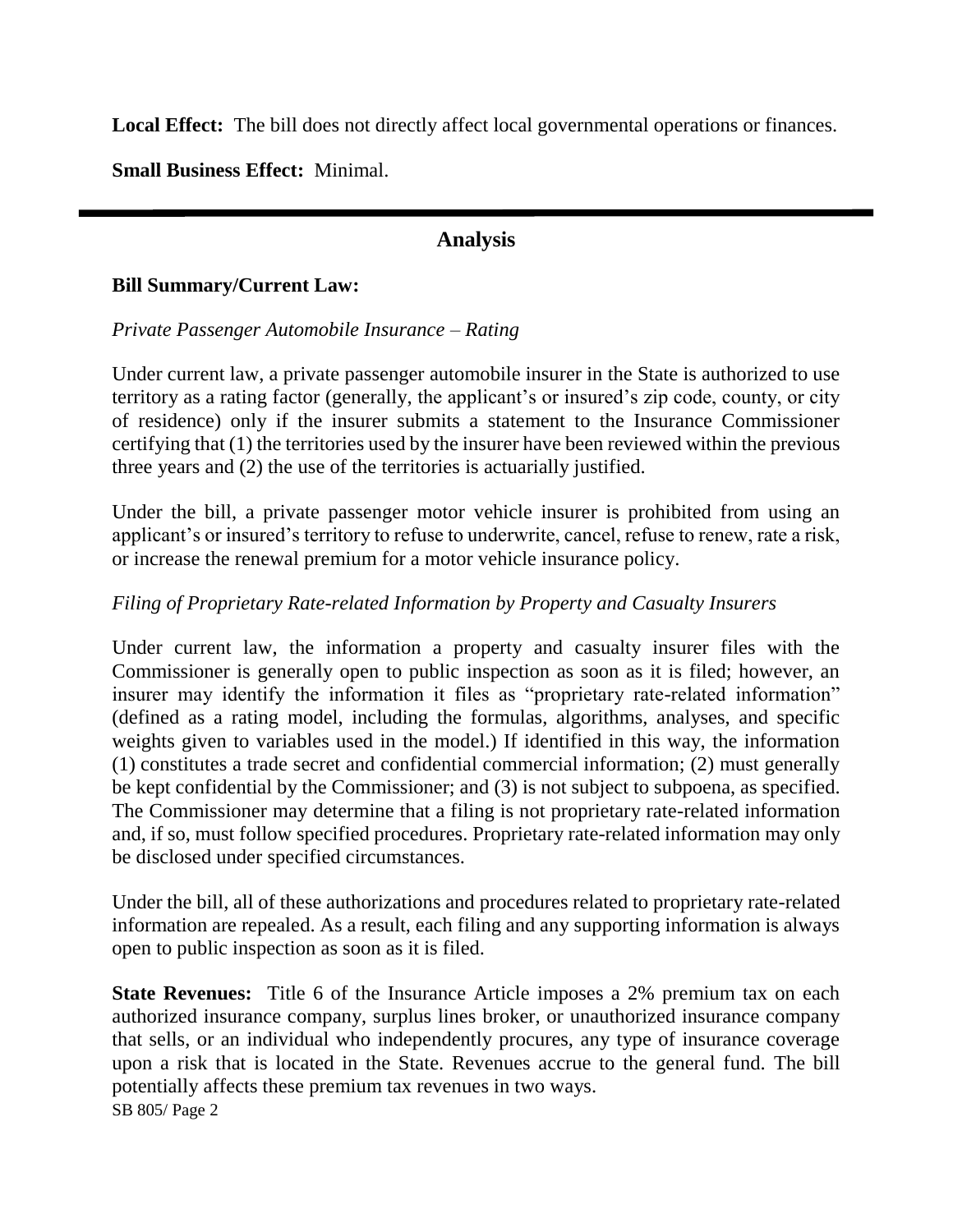First, premium tax revenues decrease to the extent that the COVID-19 state of emergency is renewed between July 1, 2021, and August 1, 2021, and, as a result, the Commissioner requires private passenger automobile insurers to reduce their premiums. Any such impact depends on if the state of emergency is renewed and by how much premiums are reduced, which cannot be reliably predicted or estimated at this time.

Second, MIA advises that nearly all private passenger automobile insurers in the State use territory as a rating factor and must recalculate and refile their rates under the bill. Currently available information indicates that private passenger automobile insurers in the State are uncertain as to what effect the bill has on premiums. Thus, the direction and extent of any impact on general fund revenues through the premium tax cannot be reliably estimated at this time. Additionally, if insurers restructure their premiums in the same manner as MAIF (as discussed in the following section), general fund revenues are not affected.

**MAIF Fiscal Effect:** MAIF advises that, while the bill is not expected to affect its total revenue because premium rates are established to cover overall risk, the bill's prohibition against use of territory would significantly alter rates for many or all of its policyholders. Specifically, a preliminary estimate of the bill's effect on MAIF premium rates by region is illustrated in **Exhibit 1**. Other insurers in the State may have a similar experience.

# **Exhibit 1 Estimated Effect on Maryland Automobile Insurance Fund Premium Rates By Region**

|                                           | <b>Average Change</b> | % Average Change |
|-------------------------------------------|-----------------------|------------------|
| <b>Region</b>                             | in Premiums           | in Premiums      |
| Baltimore Metropolitan Area               | $(\$847)$             | $(34.1\%)$       |
| Northern Maryland                         | (213)                 | $(10.8\%)$       |
| <b>Eastern Shore</b>                      | 661                   | 57.5%            |
| Southern Maryland and Anne Arundel County | 65                    | 3.8%             |
| <b>Western Maryland</b>                   | 403                   | 27.4%            |
| Montgomery and Howard Counties            | 160                   | 10.6%            |
| Prince George's County                    | 54                    | 3.5%             |
| <b>Statewide</b>                          | \$0                   | $0.0\%$          |

Source: Maryland Automobile Insurance Fund